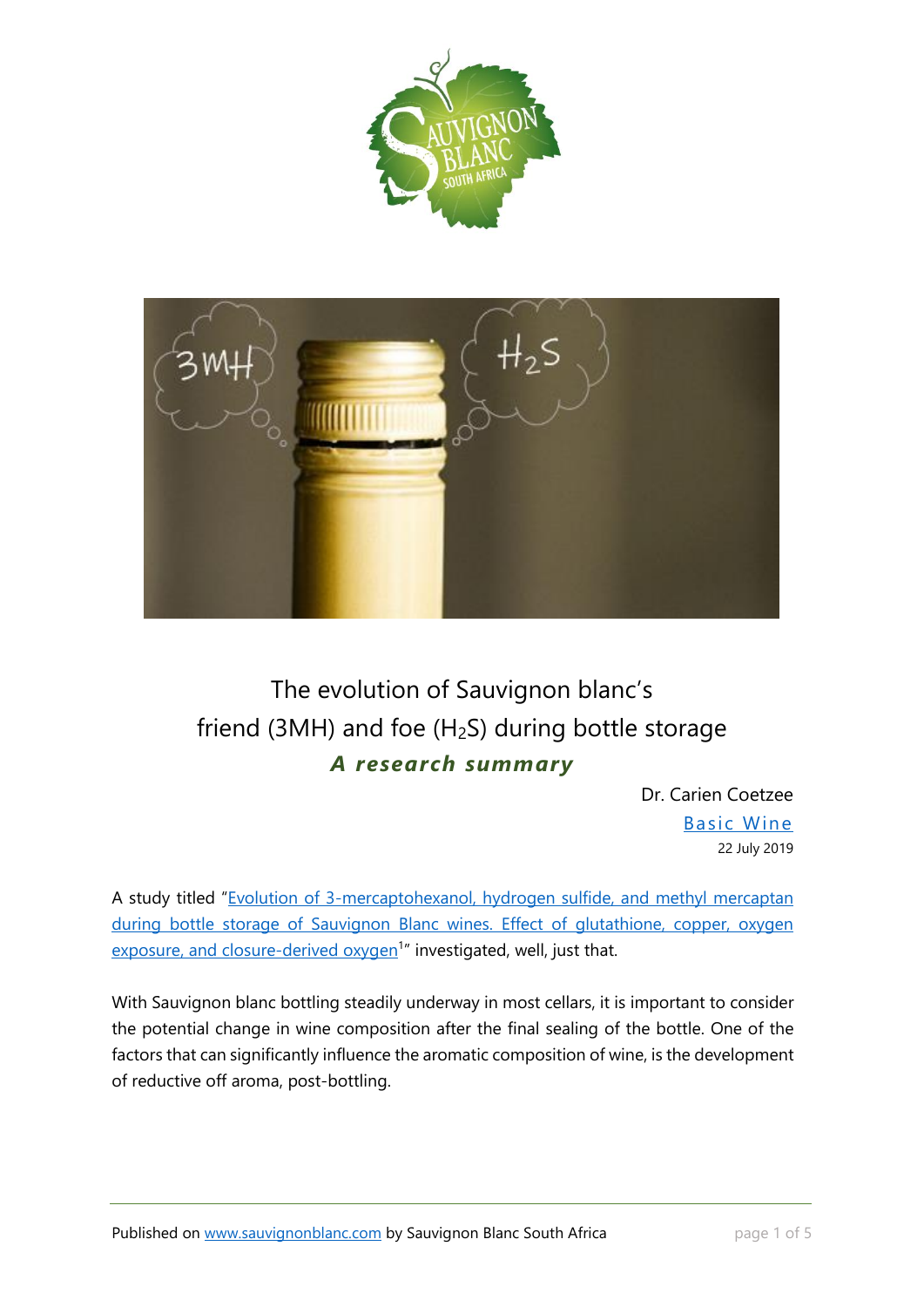Sauvignon Blanc aroma impact compounds include the oxidation sensitive volatile thiols, particularly 3MH, 3MHA and 4MMP. These compounds need to be preserved as best as possible to maintain the fresh and fruity characters of wine. The use of a low oxygen transmission rate (OTR) closures (such as most screw caps) as well as the use of antioxidants (such as SO2) are employed to minimise oxygen exposure, and oxidation after bottling. Unfortunately, this reductive environment also increases the risk of reductive aromas developing, leading to undesired flavour characteristics in the wine.

A common practice by many wineries is to add copper sulphate immediately prior to bottling to prevent the formation of reduced off-flavour post-bottling when low OTR closures are used. Other than the addition of copper sulpate, many producers add antioxidants such as SO<sub>2</sub>, ascorbic acid and glutathione (GSH) containing products, prior to bottling, in order to protect the wine against oxidative degradation.

The need for  $SO<sub>2</sub>$  alternatives, driven by the consumer, necessitates the investigation of other antioxidants, such as ascorbic acid and GSH containing products. The question is, what is the effect of these additions on the wine aromatic composition during the ageing period?

## **In the current study, the researchers investigated the effect of copper and GSH addition prior to bottling on the evolution of key aroma compounds such as 3MH and H<sup>2</sup> S in Sauvignon Blanc wine stored under different regimes of oxygen exposure.**

#### **M ETHO D**

A Sauvignon Blanc wine was bottled with the following additions:

|                   | <b>GSH</b> | Cu         |
|-------------------|------------|------------|
| Low GSH, low Cu   | $<$ 1 mg/L | $0.1$ mg/L |
| High GSH, low Cu  | $20$ mg/L  | $0.1$ mg/L |
| Low GSH, high Cu  | $<$ 1 mg/L | $0.3$ mg/L |
| High GSH, high Cu | $20$ mg/L  | $0.3$ mg/L |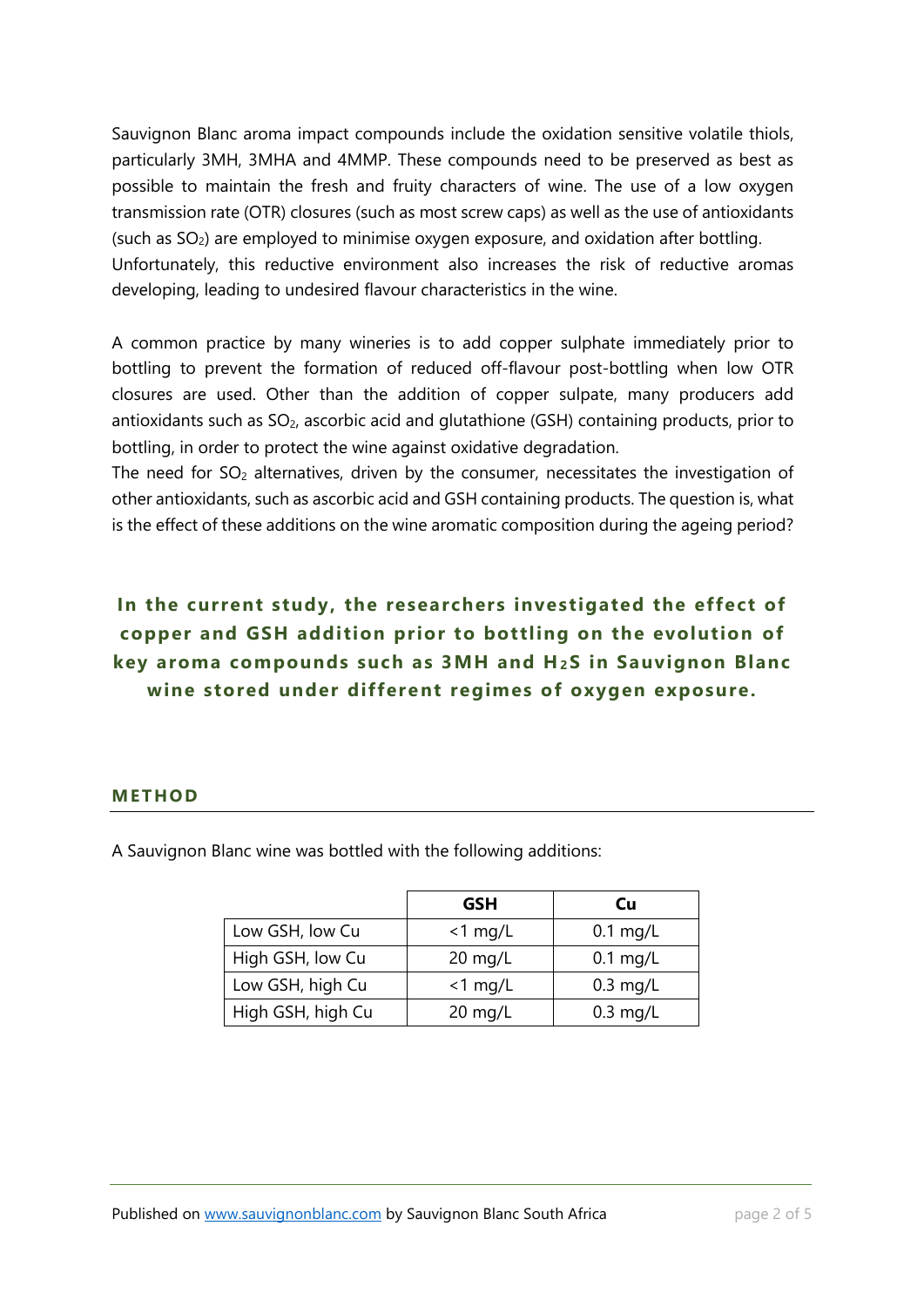In this study, the wines were also stored under different conditions in terms of oxygen exposure (wines stored under air and wines stored under nitrogen). This test reported very interesting results and will be summarised in a follow-up blog post. The current blog post will only look at the effects of the addition of GSH and/or copper in storage conditions where air was excluded.

#### **RESULTS: EFFECT ON 3MH**

3MH is one of the volatile thiols and an impact compound for Sauvignon Blanc wines, contributing aromas such as *guava* and *grapefruit*. In general, the concentration of 3MH will either remain stable during short term storage or decrease during oxidative storage and/or storage for longer time periods. In the current study, as expected, a decrease in 3MH was observed for all treatments.

The powerful antioxidant capacity of GSH resulted in a wine with an approximate average of 200 ng/L more 3MH after six months of storage compared to its no-GSH counter treatment. The preserving effect of GSH was especially evident when comparing treatments where copper was also added. GSH, therefore, is effective in preserving the volatile thiol content and the tropical fruit aromas associated with its presence.

The addition of copper prior to bottling led to the inverse effect (lower 3MH) compared to wines where no copper was added. 3MH decreased with about 320 ng/L in the copper added treatment where no GSH was present. The presence of GSH resulted in a smaller decrease in 3MH concentrations.

The analysis of the wines directly after bottling showed that the reaction of copper with 3MH was rapid and an immediate significant decrease in 3MH was observed in the treatments where copper was added. Decreases in 3MH concentration in the following months depended on the storage conditions, but in general, the concentration did not continue to decrease during the storage period. This initial significant decrease should be considered when adding copper to tropical fruit-driven wines.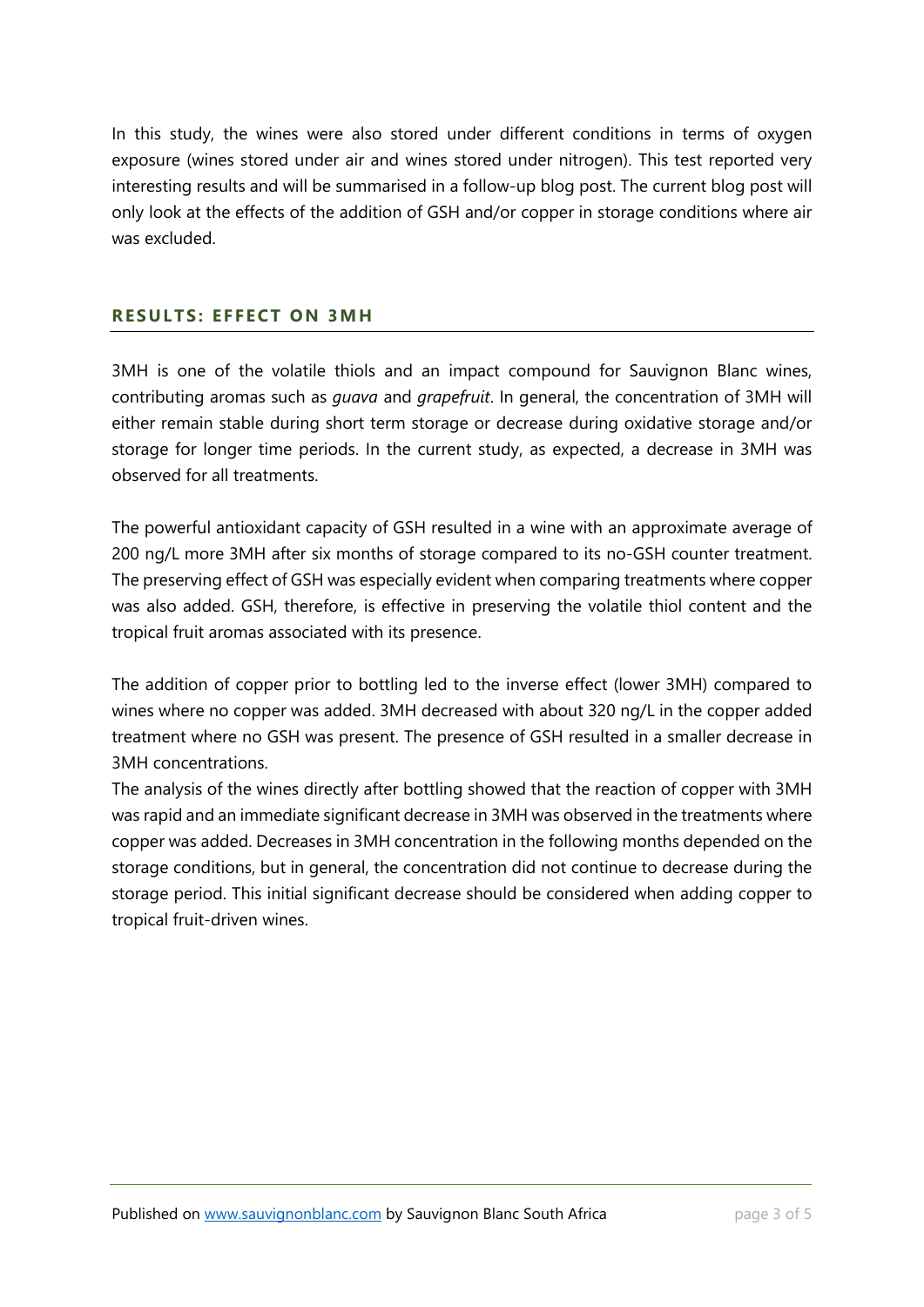#### **RESULTS: EFFECT ON H<sub>2</sub>S**

H<sub>2</sub>S is associated with the occurrence of reductive, rotten egg-like aromas in wine. The formation of this compound (and sulphur containing reductive compounds) during bottle ageing, has been well documented but is still not fully understood.

In the current study, wines treated with GSH exhibited higher  $H<sub>2</sub>S$  concentrations than their corresponding untreated samples. This increase could be due to the antioxidant effect of GSH leading to a lower degree of oxidation and an increase of reductive compounds in these samples. However, prolonged heating of GSH has also been shown to result in the formation of H<sub>2</sub>S, a hypothesis needing further investigation<sup>2</sup>.

Interestingly, copper addition systematically *increased* final H<sub>2</sub>S concentrations during the six months storage period. This result is perversely counter-intuitive, and the exact opposite of what producers are aiming for when purposefully adding copper pre-bottling. The increase of H2S was also amplified when bottled in the presence of both GSH and copper.

Since the publication of this study, various research projects have been completed to investigate this effect. The results and explanation for this phenomenon will be addressed in a separate blog post and will also be discussed in a presentation titled, "*How copper additions can increase reductive notes in wine?"* during the [Stabilization School hosted by Enartis South](http://mailingdual.mailupnet.it/f/rnl.aspx/?fmi=uyutx2:cje=w2-m-=o/tt5&-0.:=f.406-0c1h0c0&x=pp&ww&x=pv&e1lk9m63i6k029-j=u4xvNCLM)  [Africa](http://mailingdual.mailupnet.it/f/rnl.aspx/?fmi=uyutx2:cje=w2-m-=o/tt5&-0.:=f.406-0c1h0c0&x=pp&ww&x=pv&e1lk9m63i6k029-j=u4xvNCLM) in the next few weeks.

### **CONCLUSION**

GSH decreases 3MH degradation over time, whereas copper is clearly rapidly detrimental to this aroma impact compound. On the other hand, GSH, particularly in combination with copper, leads to the *formation* of the powerful reductive compound, H2S. Clearly, resulting in the opposite desired effect.

So, what now? The mechanisms involved and the practical implications thereof will be addressed in follow up blog posts and publications. Follow us on social media to stay updated regarding this relevant information.

- Facebook [@sauvignonblancsa](https://www.facebook.com/sauvignonblancsa/)
- Twitter [@sauvignonsa](http://twitter.com/SauvignonSA)
- Instagram [@sauvignonblancsa](https://www.instagram.com/sauvignonblancsa/)